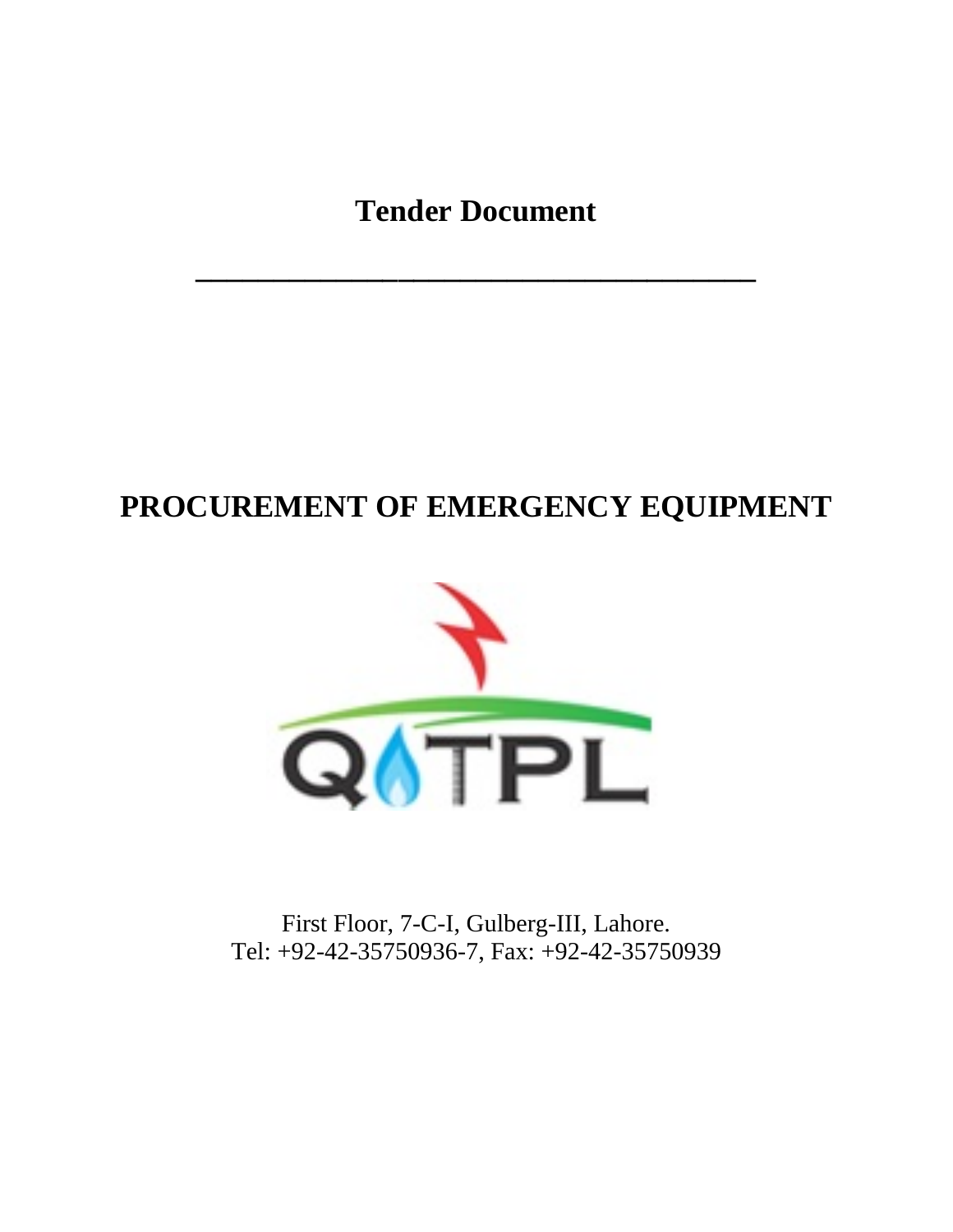First Floor, 7-C-I, Gulberg-III, Lahore.

## **Tender Form**

#### **Note:**

a. Firm/vender must fill in all the details as required in the form.

| b. Use Capital letters. |                                                                                                                      |
|-------------------------|----------------------------------------------------------------------------------------------------------------------|
|                         | Company / Firm Name:                                                                                                 |
|                         |                                                                                                                      |
|                         |                                                                                                                      |
|                         |                                                                                                                      |
|                         | Name(s) of Owner(s):                                                                                                 |
|                         |                                                                                                                      |
|                         |                                                                                                                      |
|                         |                                                                                                                      |
|                         |                                                                                                                      |
|                         |                                                                                                                      |
|                         |                                                                                                                      |
|                         | <u> 1980 - Andrea Santa Andrea Andrea Andrea Andrea Andrea Andrea Andrea Andrea Andrea Andrea Andrea Andrea Andr</u> |
|                         |                                                                                                                      |
|                         |                                                                                                                      |
|                         |                                                                                                                      |
|                         |                                                                                                                      |
|                         |                                                                                                                      |
|                         |                                                                                                                      |
|                         |                                                                                                                      |

Authorized Signature/Stamp Date\_\_\_\_\_\_\_\_\_\_\_\_\_\_\_\_\_\_\_\_\_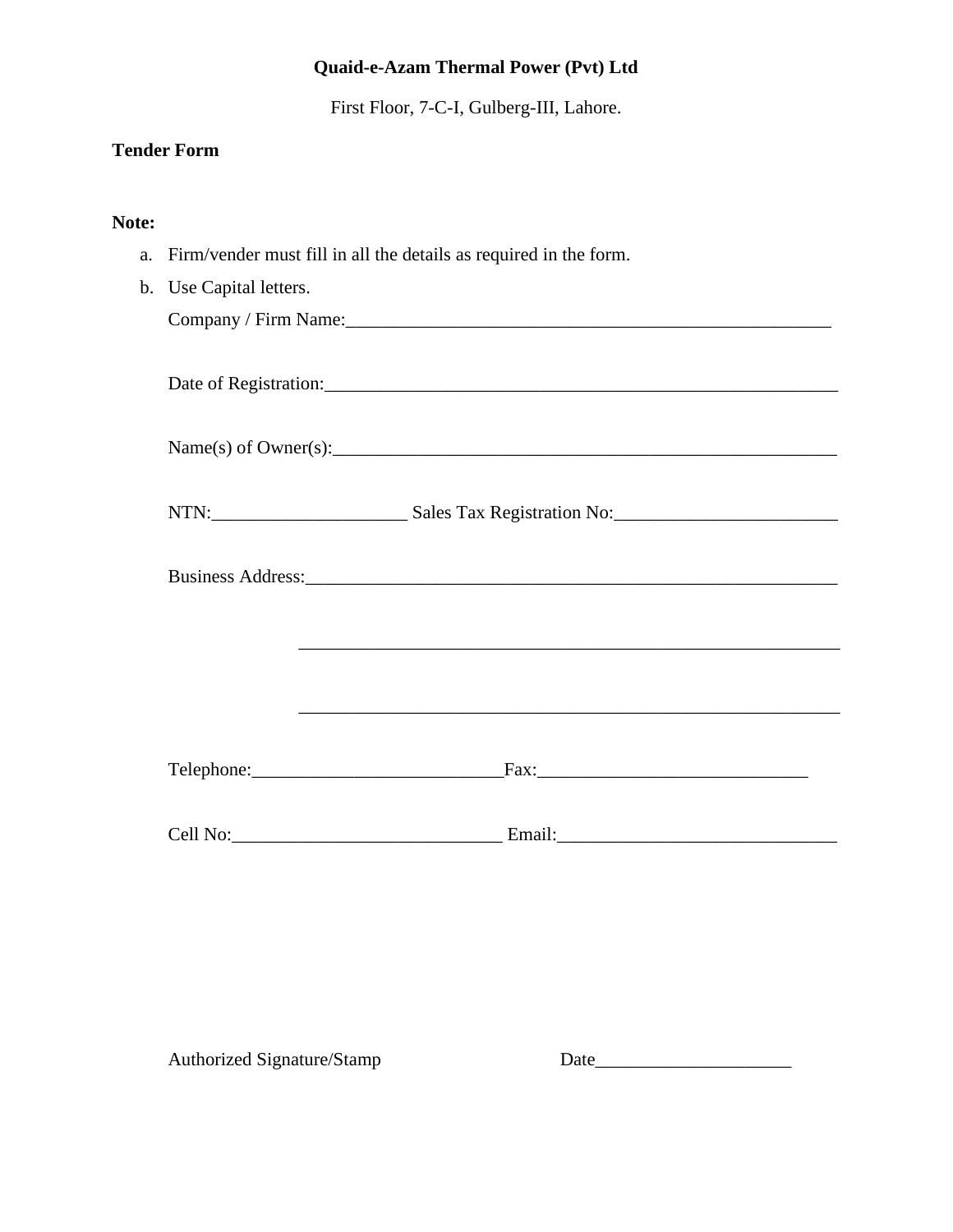First Floor, 7-C-I, Gulberg-III, Lahore.

#### **Attachments:**

Please tick the documents attached with Bid. If any of the Mandatory documents is found missing, then Procurement Committee reserve the right to reject the Bid of that Firm/Supplier.

- Financial bids for the items (Mandatory).
- Copy of Sales Tax Registration Certificate (Mandatory).
- Copy of NTN Certificate (Mandatory).
- CDR/Bank Guarantee 2% of the estimated price mentioned below as Bid Security (Mandatory).
- Description of items (if not provided in Financial Bid).
- Certificate for being not blacklisted ever (Mandatory).

#### **Finance:**

**Tender Submission Date:** 

**Bank Draft Amount:**\_\_\_\_\_\_\_\_\_\_\_\_\_\_\_\_\_\_\_\_\_\_\_\_\_\_\_\_\_\_\_\_\_\_\_\_\_\_\_\_\_\_\_\_\_\_\_\_\_\_\_\_\_\_\_\_\_\_\_\_

**Bank Draft No. & Date: Bank Draft No. & Date:** 

\_\_\_\_\_\_\_\_\_\_\_\_\_\_\_\_\_\_\_\_\_\_\_

Authorized Signature/Stamp Date\_\_\_\_\_\_\_\_\_\_\_\_\_\_\_\_\_\_\_\_\_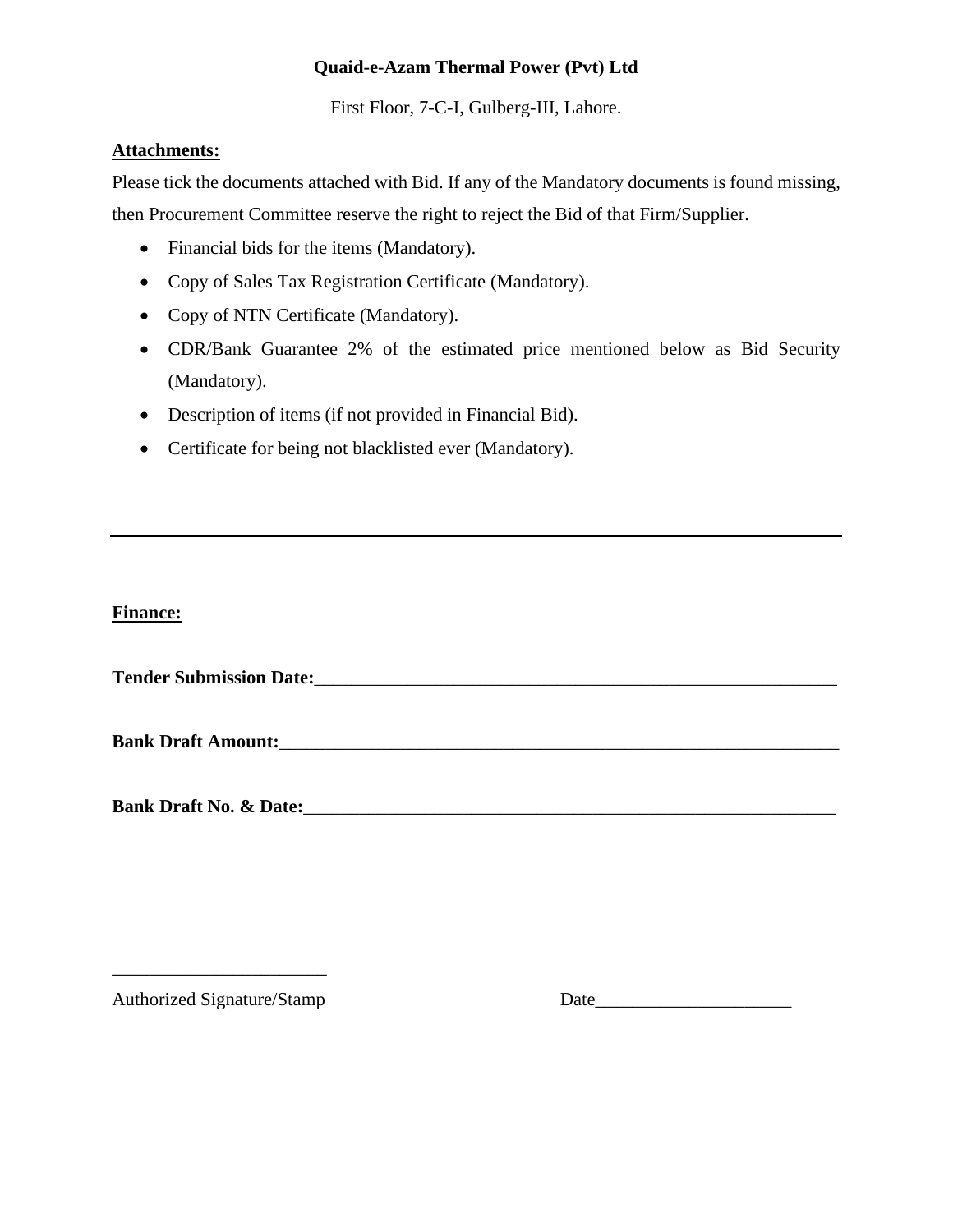First Floor, 7-C-I, Gulberg-III, Lahore.

#### **Terms & Conditions**:

1. Quaid-e-Azam Thermal Power Private Limited, (hereinafter referred to as "the Purchaser") invites / requests Proposals (hereinafter referred to as "the Tenders") for supply / installation of following emergency equipment (hereinafter referred to as "the Goods").

| Sr.<br>No. | <b>Description</b>                      | <b>Estimated Amount</b><br>(Pak Rs.) |
|------------|-----------------------------------------|--------------------------------------|
|            | Firefighting Suit                       |                                      |
|            | London Model /                          |                                      |
| 2.         | Multipurpose Nozzle<br>with Pistol Grip | 623,844/                             |
|            | Jet Nozzle                              |                                      |
|            | Delivery Hose                           |                                      |

2. The execution will be carried out at Punjab Emergency Service Department Rescue 1122, Sheikhupura City.

3. The firm will manufacture / assemble, supply, and deploy the Goods at the identified location and also give after sales services for any repair and maintenance support. In case of failure, their bid security will be forfeited, and PO may be given to 2nd lowest bidder subject to the approval of Competent Authority.

4. If you have doubts with respect to the meaning/interpretation of any portion of the tender documents, you may seek clarification of the same from the following Primary & Secondary Contact of Quaid-e-Azam Thermal Power Private Limited.

#### **Primary Contact:**

Muhammad Shah Farid Mittru Manager Administration Email: mgr.admin@qathermal.com Quaid-e-Azam Thermal Power Private Limited, First Floor, 7-C-1, Gulberg-III, Lahore.

## **Secondary Contact:**

Usman Saeed General Manager Admin & HR Email: gmadminhr@qathermal.com Quaid-e-Azam Thermal Power Private Limited, First Floor, 7-C-1, Gulberg-III, Lahore.

5. Bidders should note that all queries should be communicated via the Primary Contact and in writing (e-mail) only. In the case of an urgent situation where the Primary Contact cannot be contacted, the bidder may alternatively direct their enquiries through the Secondary Contact.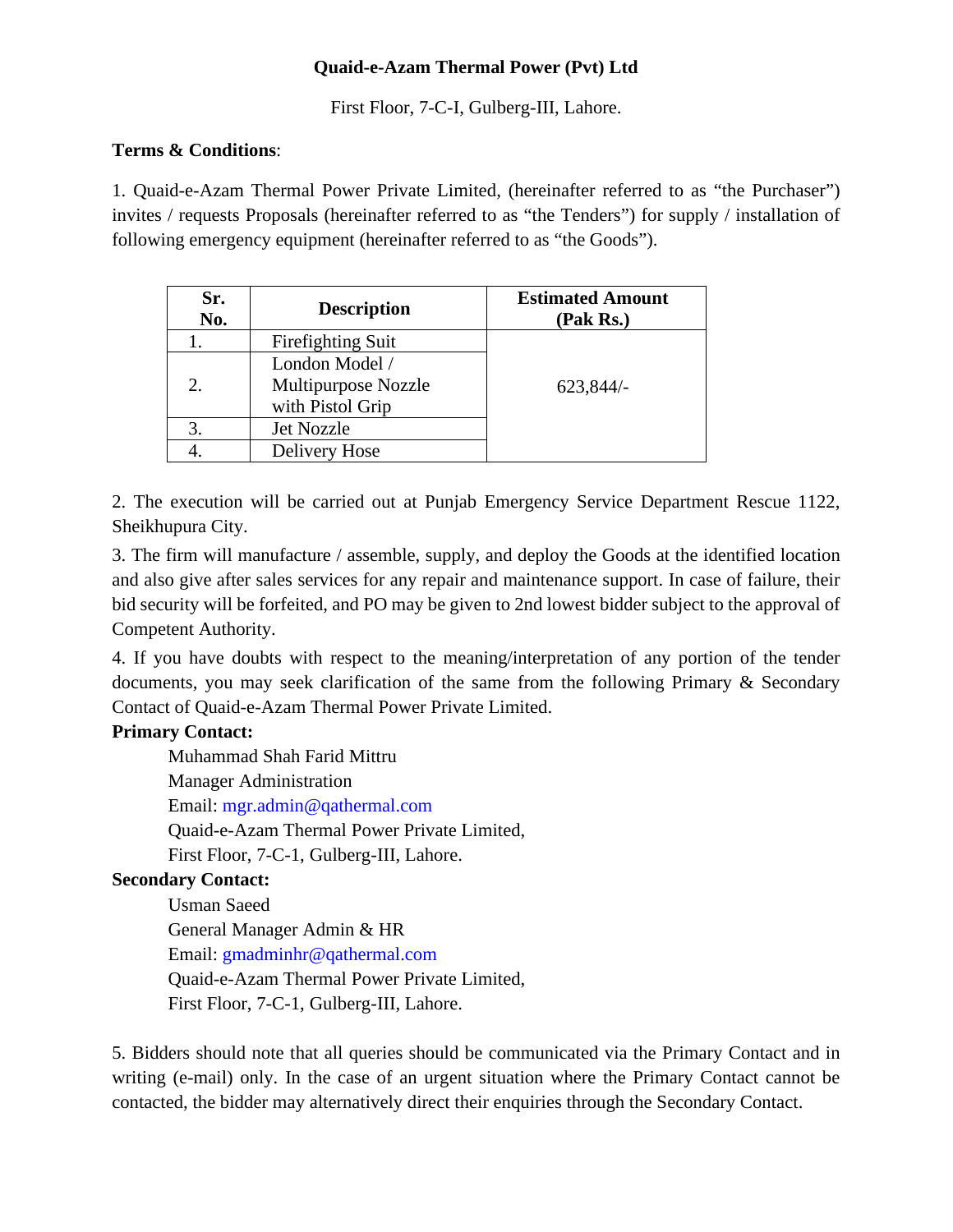First Floor, 7-C-I, Gulberg-III, Lahore.

6. Selection criteria will be total lowest cost. Each participating firm / supplier will be bound to submit sample of equipment offered, if required, for selecting best offered ones with lowest cost.

7. Delivery Period of all equipment must not exceed 20 days from issuance of purchase order. Otherwise, the bid security will be forfeited, and purchase order will be issued to second lowest bidder subject to the approval of Competent Authority.

8. Delivered goods will be inspected by the District Emergency Officer, Sheikhupura before processing of bills.

9. Demand Draft / CDR / Bank Guarantee of 2% of the estimated price as bid security (refundable CDR) in favor of "Quaid-e-Azam Thermal Power Private Limited" should accompany the bid. Bidders with less CDR may be rejected for evaluation. CDR of all bidders will be retained till announcement of evaluation report and CDR of selected supplier will be retained until supplies are successfully completed & accepted.

10. The procurement procedure shall be Single Stage Single Envelope as per Punjab Procurement Rules 2014. This procurement will be governed by the Punjab Procurement Rules, 2014 which may be downloaded from the website [www.ppra.punjab.gov.pk](http://www.ppra.punjab.gov.pk/)

11. The bids along with CDR, GST Registered Certificate, Income Tax Certificate, etc., must be delivered at Quaid-e-Azam Thermal Power Private Limited, First Floor, 7-C-1, Gulberg-III, Lahore, on or before 22.06.2022 till 02:00 pm.

12. Tenders will be opened on 22.06.2022 at 02:30 pm in the presence of bidders' representatives who choose to attend, at the address above. Late tenders will be rejected and returned unopened to the bidders.

13. Bidders are also required to state, in their proposals, the name, title, fax number and e-mail address of the bidder's authorized representative through whom all communications shall be directed until the process has been completed or terminated.

14. The Purchaser will not be responsible for any costs or expenses incurred by bidders in connection with the preparation or delivery of bids.

15. The validity of the offer must not be less than 90 days from the date of opening.

16. The rates quoted should be inclusive all type of applicable taxes, duties, freight charges etc.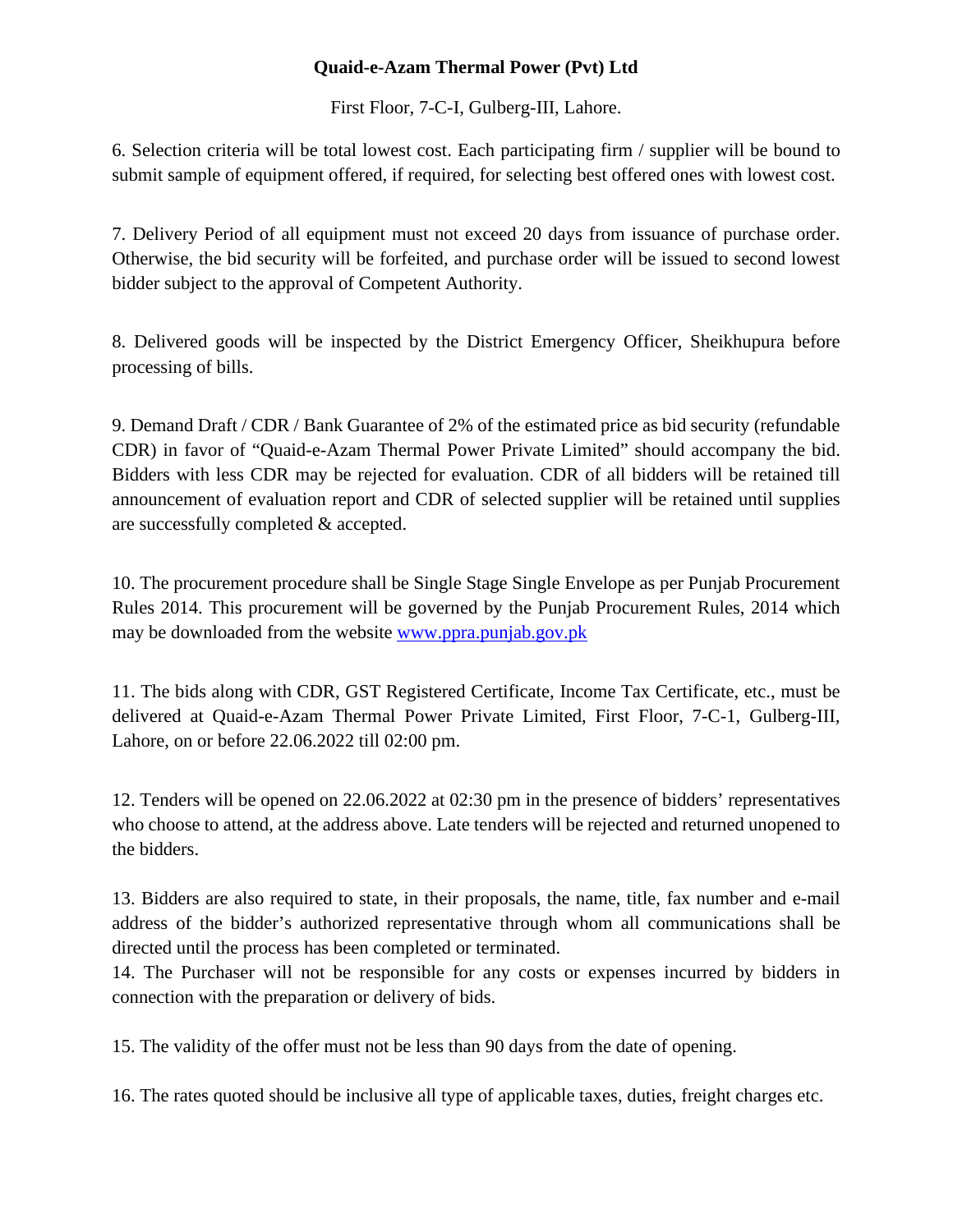First Floor, 7-C-I, Gulberg-III, Lahore.

17. Bills must be supported with sales tax invoice indicating invoice No. and sales tax registration number.

18. The competent authority reserves the right to reject any or all tenders totally or partially on the basis of assessment criteria or without assigning any reason. The competent authority also reserves the right to increase or decrease the quantity of the goods in the purchase orders.

19. The rates must be quoted on the "Price Schedule / Financial Cost Sheet" attached as Annexure-B.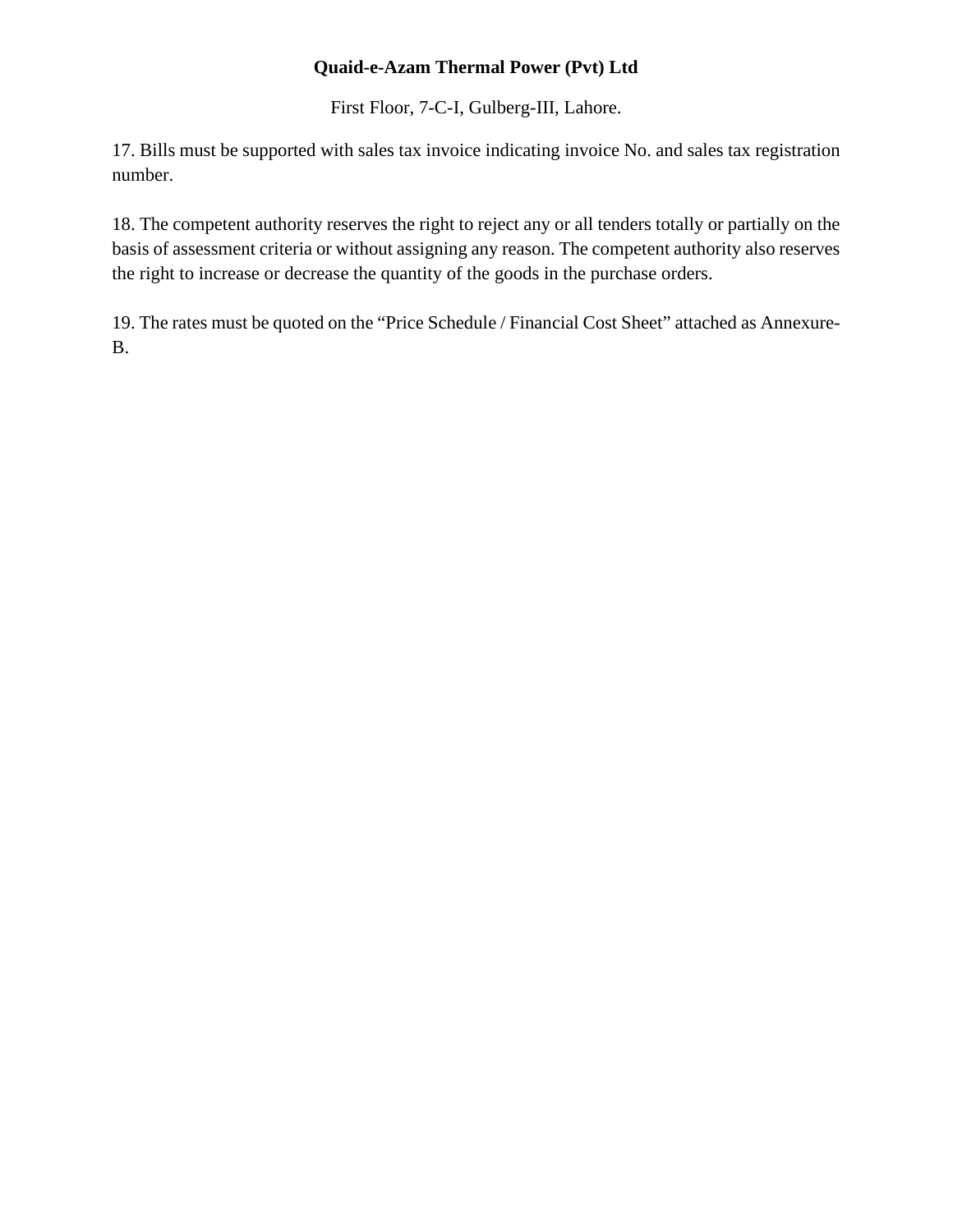First Floor, 7-C-I, Gulberg-III, Lahore.

#### **Annexure-A**

#### **TECHNICAL SPECIFICATIONS SUPPLY AND INSTALATION OF EMERGENCY EQUIPMENT**

• The equipment will be delivered to Punjab Emergency Service Department Rescue 1122, Sheikhupura City.

• Detailed specifications are as below.

• The Purchaser reserves the right to place order for some or all of the items and in a quantity less, equal to or more than the one listed in the table below, thus pricing and payment will be done as per the rate quoted per unit.

| Sr.<br>No.     | <b>Name of Item</b>                                          | <b>Specification / Detail</b>                                                                                                                                                                                                                                                                                                    | Quantity                                                                                                                                     |                |
|----------------|--------------------------------------------------------------|----------------------------------------------------------------------------------------------------------------------------------------------------------------------------------------------------------------------------------------------------------------------------------------------------------------------------------|----------------------------------------------------------------------------------------------------------------------------------------------|----------------|
| $\mathbf{1}$   | Firefighting Suit                                            | * Breathable, non-flammable, fire-resistant suit with<br>excellent heat resistance, electrical arcs, chemical, oil<br>resistant and waterproof performance.<br>* Outer layer, Nomex IIIA fabric is used.<br>* In moisture barrier, FR PTFE membrane is used.<br>* In the heat barrier, Kevlar and Nomex mixture felt is<br>used. |                                                                                                                                              |                |
| $\overline{2}$ | London Model /<br>Multipurpose<br>Nozzle with<br>Pistol Grip | <b>Working Pressure</b><br><b>Control</b><br><b>Material</b><br>Operation<br><b>Stream</b><br><b>Inlet Size</b><br><b>Instantaneous Coupling</b><br><b>Flow Rate</b><br><b>GPM (510 LPM)</b><br><b>Teeth</b><br>Weight<br>Length<br>approximately                                                                                | $100$ psi<br>Gallonage Type<br>Alloy<br>Solid bore and Fog<br>$2.5$ -inch of<br>FOG FLOW: 135<br>Spinning<br>2.6 kg approximately<br>11-inch | $\overline{2}$ |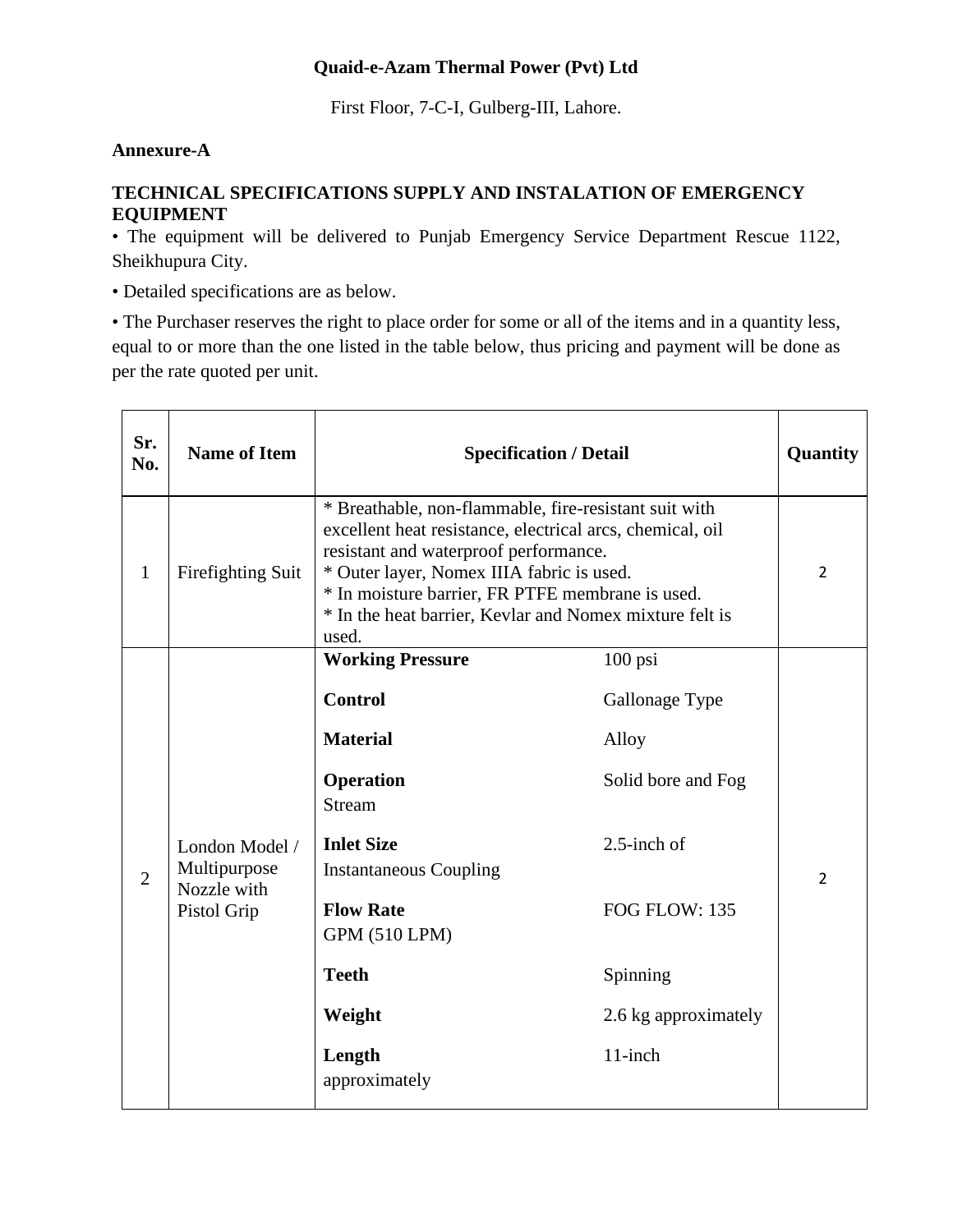First Floor, 7-C-I, Gulberg-III, Lahore.

|                |                   | Provision of Stainless filter mesh to control blockage<br>caused by debris |              |                      |   |
|----------------|-------------------|----------------------------------------------------------------------------|--------------|----------------------|---|
|                |                   | <b>Diameter of Tip</b>                                                     |              | 19 mm                |   |
|                |                   | <b>Material</b>                                                            |              | <b>Brass</b>         |   |
| 3              | <b>Jet Nozzle</b> | <b>Type of Coupling</b>                                                    |              | Male End of          | 4 |
|                |                   | Instantaneous Type                                                         |              |                      |   |
|                |                   | <b>Diameter of Coupling</b>                                                |              | $2.5$ -inch          |   |
|                |                   | <b>Length of Branch Pipe</b>                                               |              | $1.5$ feet           |   |
|                |                   | <b>Material</b>                                                            |              | Double Jacket Rubber |   |
|                |                   | Line.                                                                      |              |                      |   |
|                |                   | <b>Type of Binding</b>                                                     |              | Wire-Binding.        |   |
|                |                   | <b>Working Pressures</b>                                                   |              | 25 bar               |   |
| $\overline{4}$ | Delivery Hose     | <b>Diameter of Hose</b>                                                    |              | $1.5$ -inch          | 6 |
|                |                   | <b>Type of Coupling</b>                                                    |              | Instantaneous Type   |   |
|                |                   | <b>Material of Coupling</b>                                                | <b>Brass</b> |                      |   |
|                |                   | <b>Diameter of Coupling</b>                                                |              | $2.5$ -inch          |   |
|                |                   | <b>Length of Hose</b>                                                      |              | 100 feet             |   |